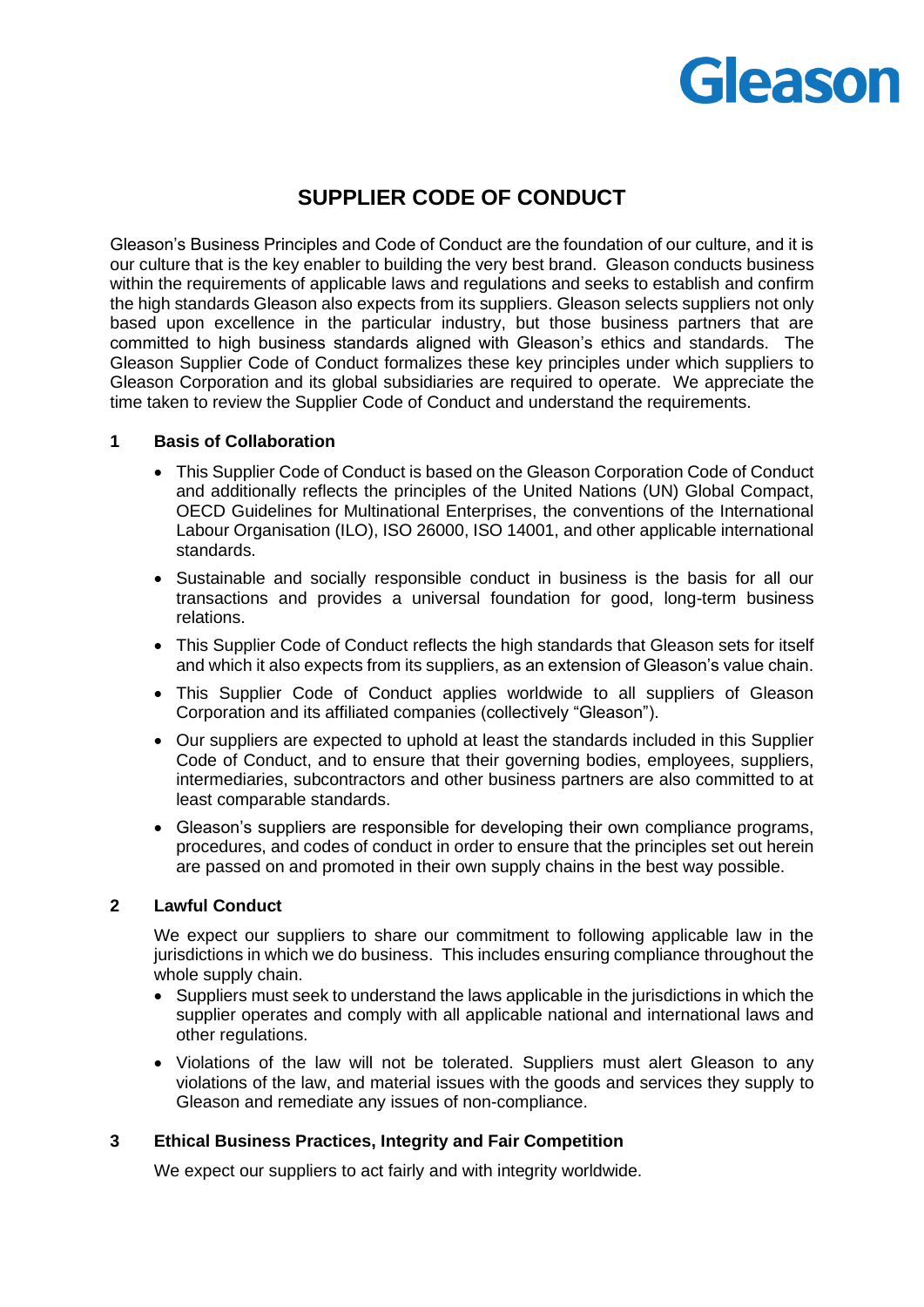

- In the interests of free and fair competition, business practices must be transparent, legitimate and demonstrating proper business etiquette at all times, with particular consideration given to the relevant law on fair competition and cartels.
- The principles of a free market and open and fair competition must be upheld and enforced.
- It is prohibited for suppliers to directly or indirectly cause or otherwise engage in the unlawful obstruction of competition.
- Corruption will not be tolerated in any form, whether it involves offering or accepting bribes, granting or accepting inducements or any other form of undue influence or unlawful advantage.
- With regard to business associates, it is prohibited to offer, promise or accept, directly or indirectly, gifts, invitations or anything of value that is intended to improperly influence someone or gain an improper advantage. Any business courtesies that are extended must be proportionate and reasonable and related to the business being conducted by the parties.
- Suppliers providing gifts, travel, entertainment or invitations to government officials on behalf of Gleason are forbidden.
- Suppliers must not engage in activities that create conflict between the supplier's interests and Gleason's interest. Private, personal interests and business interests must be kept strictly separate. Both actual and apparent conflicts of interest must be avoided.
- Suppliers shall maintain whistleblower confidentiality and prohibit retaliation against employees who make a disclosure or raise a concern about improper conduct by an employee, officer of the supplier, or by a public official or official body related to a supplier or a supplier's business.

#### **4 Protect and Respect Human Rights**

We expect our suppliers to respect human rights and to ensure that they are not complicit in human rights abuses.

- The fundamental rights of all human beings, particularly the dignity and privacy of every individual, must be safeguarded and respected.
- All workers, including without limitation, temporary, migrant, student, and younger works and dispatch workers, as well as direct employees, must be protected against corporal punishment and against physical, sexual, psychological and verbal harassment and abuse.
- Suppliers will not use forced, bonded, indentured, or involuntary prison labor, and will not engage in slavery or trafficking of any person. Suppliers shall ensure workers have access to their personal documentation (including passports, identity papers and travel documents). Workers shall not be required to pay any application, recruiting, hiring, placement, or processing fee.
- All supplier employees shall have the right to freedom of opinion, freedom of association and freedom of assembly as well as the right to enter into collective bargaining in accordance with the relevant national provisions.
- Discrimination, harassment, denigration, or prejudice based on race, origin, gender, gender identity and expression, pregnancy, disability, skin color, sexual orientation,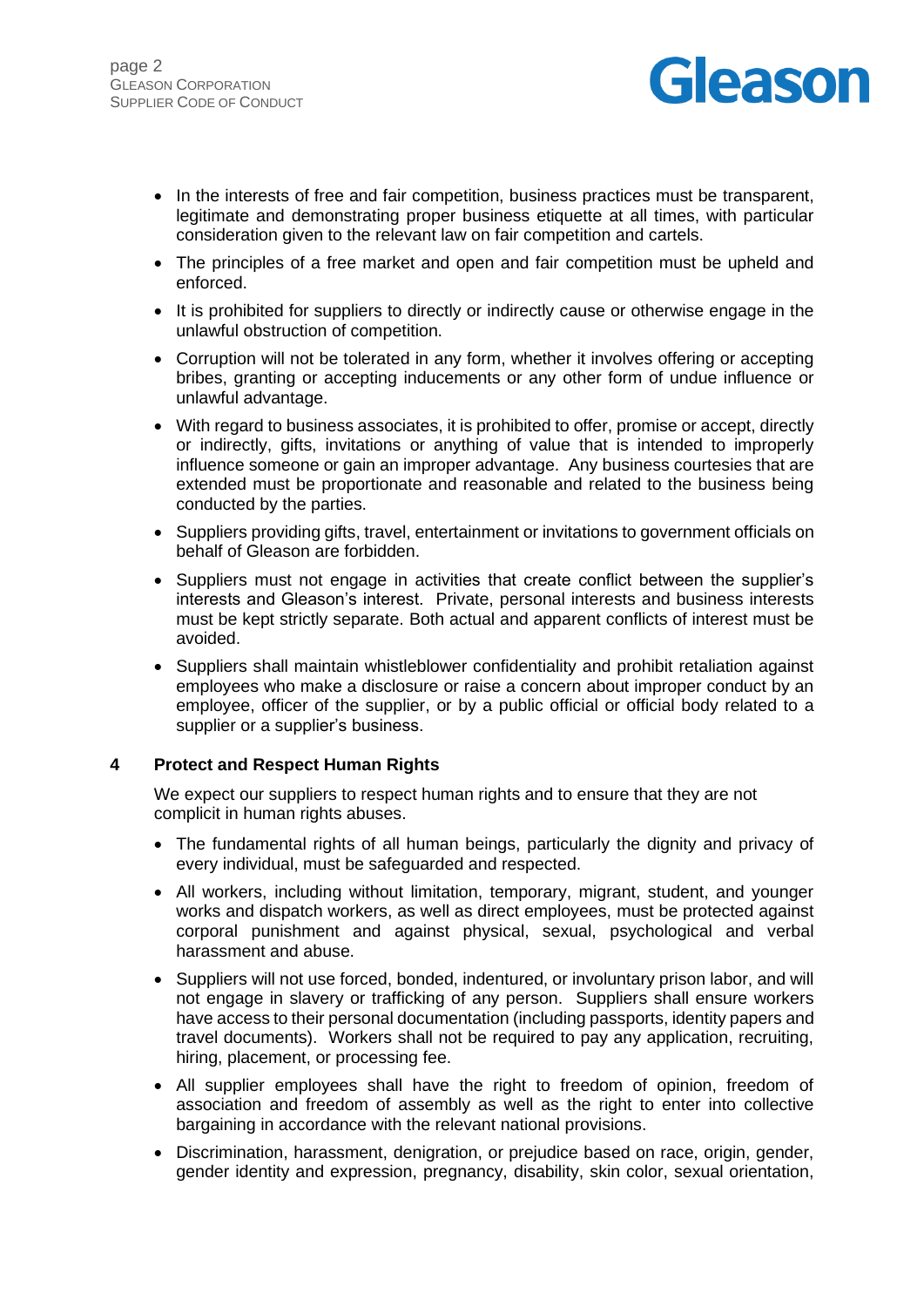

political or religious convictions, veteran status, age, world view or any other category protected under applicable law, will not be tolerated.

- Objectively unjustified and unlawful unequal treatment is prohibited. The principle of equal opportunities must be upheld. All collaboration must be characterized by mutual respect, appreciation and responsible interaction.
- The use of child labor will not be tolerated in any form. Suppliers must all ensure all workers meet the minimum working age in any region where the supplier operates, in accordance with applicable law. Where permitted under local law to engage younger workers, suppliers must take additional steps to protect the rights and safety of those younger workers and ensure proper record keeping.
- All employees shall be given the freedom to terminate their employment subject to compliance with a reasonable notice period.

#### **5 Reasonable Working Conditions, Wages & Benefits and Responsible Sourcing**

We expect our suppliers to adopt a responsible working policy and actively promote health and safety.

- Suppliers must provide a safe and non-hazardous working environment in order to seek to prevent accidents and meet or exceed occupational health and fire safety regulations.
- Health and safety at work is the foundation of all operational processes and must be incorporated into the consideration of technical, economic and social issues.
- A hygienic workplace, access to drinking water, adequate sanitation facilities, regular safety training and emergency preparedness must be standard for all employees.
- Compensation and social benefits must at least comply with applicable laws and statutes in relevant jurisdictions, including those relating to minimum wages, overtime hours, and legally mandated benefits.
- Suppliers must ensure that working hours do not exceed the statutory maximum limits applicable in each particular case. Employees must also be permitted to have adequate breaks and rest periods, and to take holiday/time off, in accordance with the statutory requirements. Suppliers shall comply with applicable laws related to work hours and overtime, where applicable, while providing fair and competitive compensation and benefits.
- Suppliers that manufacture components, parts, or products containing "Conflict Minerals" as defined in the applicable regulations (For example, under the Dodd Frank Act these minerals include tin, tungsten, tantalum and gold) to procure such materials from conflict-free sources and require down-stream supply chain partners to implement similar policies.

#### **6 Environmental Protection and Sustainability**

We expect our suppliers to strive to minimize the detrimental environmental impact of their operations, supply chain, products and services, as much as possible towards environmental neutrality.

• Suppliers are expected to evaluate and realize opportunities within their business processes that enable waste prevention, improve environmental stewardship and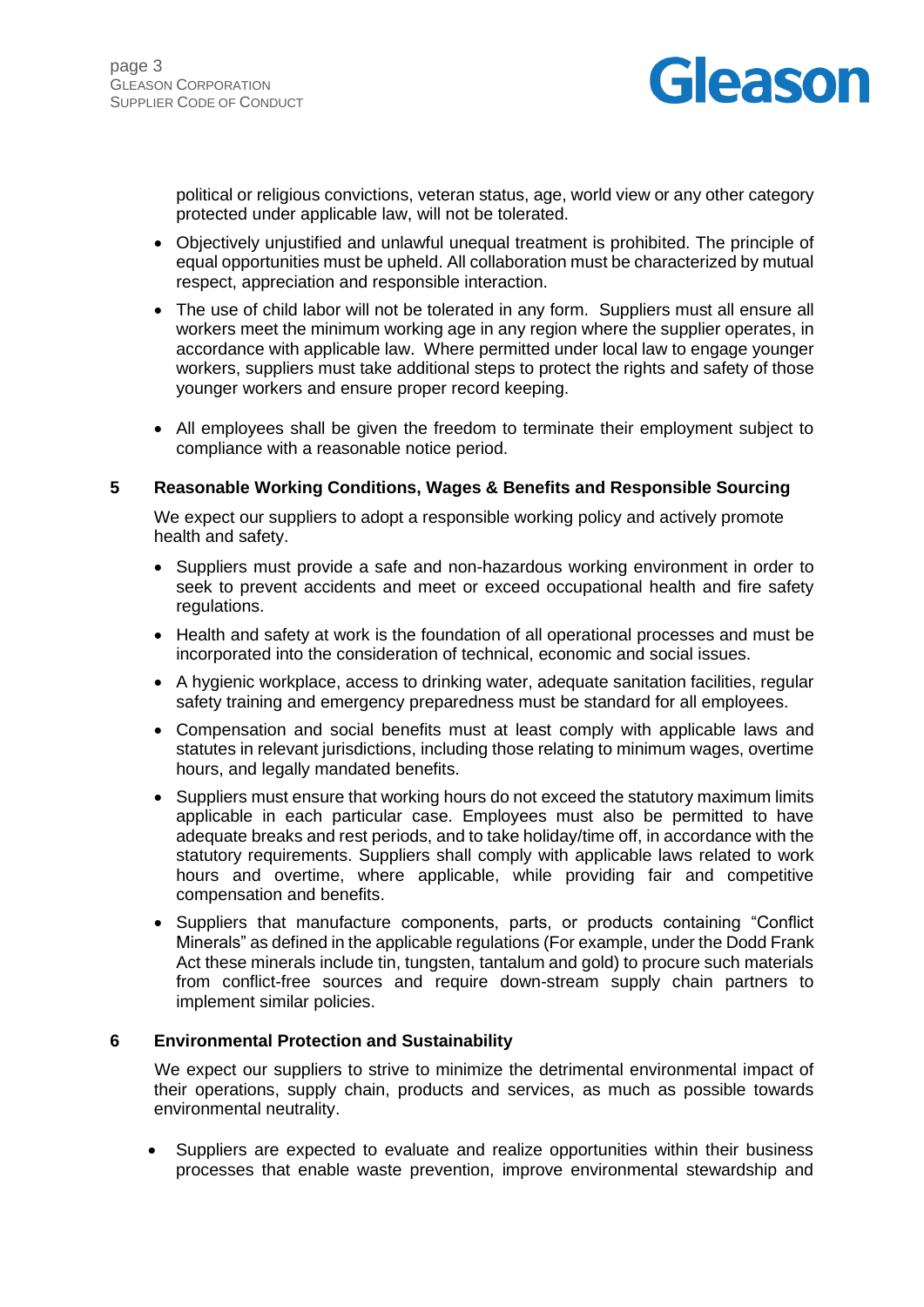

promote the efficient use of resources. At a minimum, suppliers must comply with applicable environmental laws and regulations while being able to demonstrate an active improvement process in this regard.

- Suppliers are expected to use water efficiently and to continuously improve on their overall consumption and efficiency of using water while monitoring the overall water consumption. Suppliers are also expected to ensure wastewater generated from operations, industrial processes and facilities are characterized, monitored, controlled and treated as may be required by applicable law prior to disposal.
- Suppliers are expected to use all material resources efficiently and to continuously improve on their overall material consumption and efficiency of using materials. Suppliers are also expected to ensure solid waste generated from operations, industrial processes and facilities are characterized, monitored, controlled and treated as may be required by applicable law prior to disposal while enabling recycling and reuse of solid waste or unused material.
- Air emissions of volatile organic chemicals, greenhouse warming gases (GWG), greenhouse gas emissions, aerosols, particulates, ozone depleting chemicals and combustion by-products generated from operations, industrial processes and facilities are characterized, monitored, controlled and treated as required by local and/or national regulations while being able to demonstrate processes for a continuous improvement of the environmental impact.
- Due to the importance of global warming, the supplier shall monitor and report GWG emissions generated from operations, industrial processes and facilities at minimum on an annual basis. A supplier shall be able to demonstrate an active improvement process for continuously reducing a supplier's GWG footprint towards GWG neutrality including carbon dioxide  $(CO<sub>2</sub>)$  to support the respective international and national targets. Suppliers are asked to work with Gleason to identify the supplier's GWG footprint of products and services provided to Gleason, including the respective supply chain impact.
- When dealing with hazardous substances, suppliers must ensure safe handling, movement, storage, re-use and disposal of such substances, aligned with international and national regulations and laws.
- Suppliers shall review and ensure products supplied to Gleason adhere to all applicable laws, regulations, reporting and disclosure requirements, and customer requirements regarding the prohibition or restriction of specific substances and chemical handling, including without limitation REACH, The Stockholm Convention, The Montreal Protocol on Substances that Deplete the Ozone, OSHA, RoHS, TSCA and other applicable regulations. All products must be properly labeled and registered (where required).
- Suppliers shall be able to demonstrate processes and continuous improvements for reducing the environmental impact of their products being utilized or disposed, and their services being performed.
- Suppliers shall consistently pursue the development and distribution of environmentally-friendly and sustainable technologies, products and working environments.
- Suppliers are expected to use energy efficiently and to continuously improve on their overall consumption and efficiency of using energy while monitoring the overall energy consumption. Suppliers are also expected to work towards and to promote using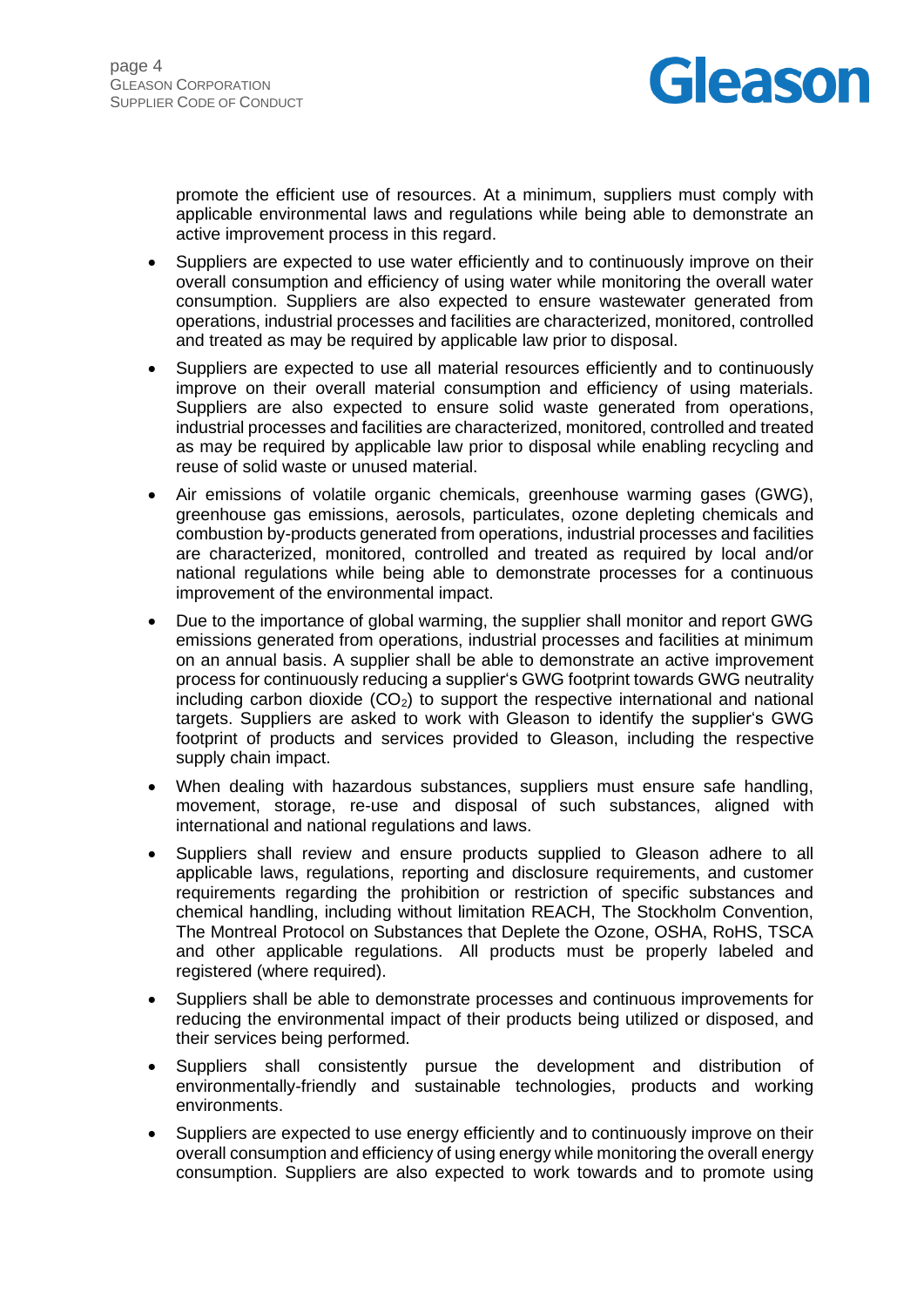

mainly (and best case entirely) renewable energy resources within their operations, industrial processes and facilities as well as supply chain. For this matter, suppliers shall be able to characterize, monitor, and control the use of energy with at least an annual report.

#### **7 Confidentiality, Data Protection and Data Privacy**

We expect our suppliers to safeguard confidential information with the most stringent information protection requirements and demonstrate sensitivity in dealing with data, including personal data.

- Trade and business secrets and confidential information must be handled discretely and confidentially and must not be shared with or made accessible to unauthorized parties.
- The protection of the intellectual property of third parties, or customers of Gleason, which may be required to be shared with a supplier on a case-by-case basis, must also be respected with the supplier using at least the same degree of care it exercises to protect its own confidential information.
- All confidential information must be maintained in confidence and stored properly or as agreed to by Gleason and not altered, copied or misused.
- Suppliers shall protect the privacy expectations of individuals with respect to the access, collection, use, processing, transmission and storage of personal data. Supplier must comply with privacy and information security laws and requirements when personal information is collected, stored, processed, transmitted and shared. Suppliers shall also ensure the security of all business data.

#### **8 Compliance with International Trade Law**

We expect our suppliers to ensure global compliance, with any applicable international trade law, including, without limitation, export, customs and tax laws.

- Suppliers are responsible for ensuring compliance with applicable rules on the import, export and transfer of goods, technologies and services and regarding the movement of capital and payments nationally and internationally.
- Suppliers are expected to comply with applicable global sanctions and anti-boycott laws.
- Suppliers must comply with the latest applicable provisions on money laundering and the funding of terrorism.

#### **9 Compliance with the Supplier Code of Conduct**

• Our suppliers shall monitor compliance with the principles contained in this Supplier Code of Conduct, striving to prevent, mitigate and remediate issues. Upon Gleason's request on an annual basis, suppliers shall submit a self-declaration or certification to Gleason confirming the supplier's commitment to compliance with the principles contained in this Supplier Code of Conduct and provide all the documentation necessary to substantiate compliance with the standards of this Supplier Code of Conduct as may be reasonably requested. Suppliers shall notify Gleason of any occurrences that are contrary to this Supplier Code of Conduct, when such